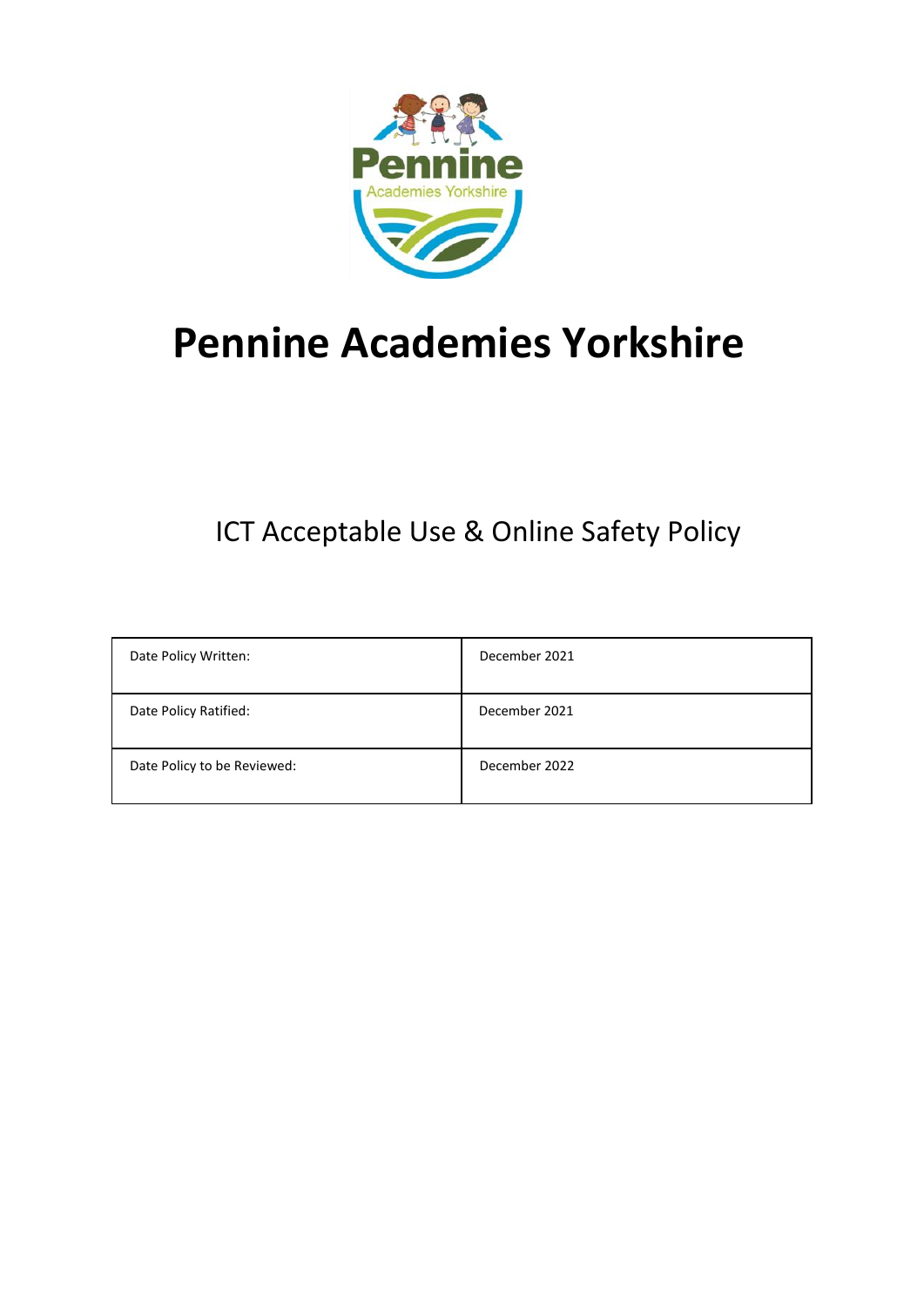### **Technology acceptable use agreement for staff**

Whilst Pennine Academies Yorkshire promotes the use of technology, and understands the positive effects it can have on enhancing pupils' learning and community engagement, we must also ensure that staff use technology appropriately. Any misuse of technology will not be taken lightly and will be reported to the headteacher/head of school in order for any necessary further action to be taken. Any equipment loaned is owned by the trust and may be collected in by the Trust ICT Manager for monitoring and maintenance.

This acceptable use agreement is designed to outline staff responsibilities when using technology, whether this is via personal devices or school devices, on or off the school premises, and applies to all staff, volunteers, contractors and visitors.

Whilst it is not possible to cover all eventualities, the following information is published to guide staff on the expectation of Trustees. Any breaches of this policy or operations of the school's equipment outside statutory legal compliance may be grounds for disciplinary action being taken.

This policy document is issued to all staff during their induction where they will be provided with laptops, tablets, mobile phones (where applicable) and passwords giving access to the ICT network and cloud solutions

This policy should be read in conjunction with the school's Child Protection and Safeguarding Policy and the Pennine Code of Conduct policy

#### **Policy Coverage**

This policy covers the use by staff of all school or trust owned ICT and communications equipment, examples of which include:

- Laptops, tablets and personal computers;
- ICT network facilities;
- Mobile phones and smartphones;
- Cloud storage & email;
- Image data capture and storage devices including cameras, and video equipment.

This list is not exhaustive.

#### **Regulation of Investigatory Powers Act 2000**

Ancillary to their provision of ICT facilities the Trustees assert the employer's right to monitor and inspect the use of staff on any computer (including emails) or telephonic communications systems and will do so where there are grounds for suspecting that such facilities are being, or may have been, misused.

#### **Using Technology in School**

- I will only use ICT systems which have been permitted for my use by the headteacher / head of school
- I will electronically lock all devices when not in use
- I will take full responsibility for the equipment and keep it safe.
- I will not allow family or friends to use school equipment.
- I will not leave my device in my car overnight.
- I will only use the approved school / trust accounts that have been provided to me.
- I will not use personal emails to send and receive personal data or information.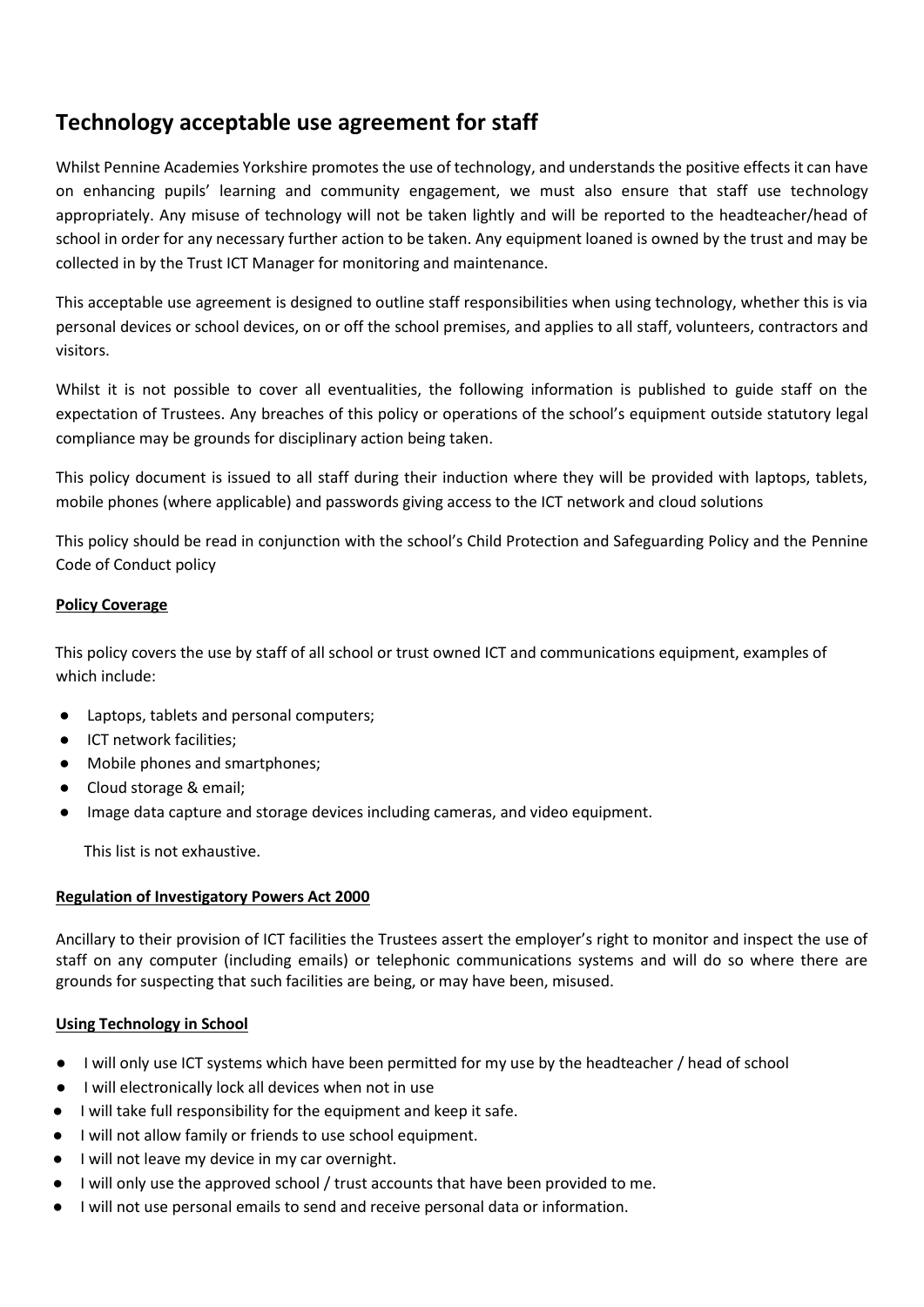- I will not share sensitive personal data with any other staff, pupils or third parties unless explicit consent has been received.
- I will ensure that any personal data is stored in line with the UK GDPR.
- I will delete any chain letters, spam and other emails from unknown sources without opening them and will report any such emails to the Trust ICT Manager
- I will ensure that I obtain permission prior to accessing teaching materials from unapproved sources.
- I will only use the internet for personal use during out-of-school hours, including break and lunch times.
- I will not search for, view, download, upload or transmit any explicit or inappropriate material when using the internet.
- I will not share school-related passwords with pupils, staff or third parties.
- I will report any breaches of password confidentiality to the Trust ICT Manager without delay.
- I will not install any software onto school ICT systems unless instructed to do so by the trust Trust ICT Manager.
- I will ensure any school-owned device is protected by anti-virus software this is monitored by the ICT support contractor if an error is found on my device I will return to school for further inspection
- I will only store data on the Pennine Academies Yorkshire Google Drive
- The use of USB sticks is not permitted.
- I will only store sensitive personal data where it is absolutely necessary and has been encrypted.
- I will give removable media to the trust Trust ICT Manager or ICT Support contractor for safe disposal once I am finished with it.

#### **Mobile Devices**

- I will only use school-owned mobile devices for educational purposes.
- I will only use personal mobile devices during out-of-school hours, including break and lunch times.
- I will ensure that personal mobile devices are either switched off or set to silent mode during school hours, and will only make or receive calls in specific areas, e.g. the staffroom.
- I will ensure personal mobile devices are stored in a lockable cupboard located in the staffroom or classroom during lesson times.
- I will not use personal mobile devices to take photographs or videos of pupils or staff.
- I will not use mobile devices to send inappropriate messages, images or recordings.
- I will ensure that personal and school-owned mobile devices do not contain any inappropriate or illegal content.
- I will not use personal or school-owned mobile devices to communicate with pupils.
- I will not use personal or school-owned mobile devices to communicate with pupils or parents
- I will not store any images or videos of pupils, staff or parents on any mobile device unless consent has been sought from the individual(s) in the images or videos.
- In line with the above, I will only process images or videos of pupils, staff or parents for the activities for which consent has been sought.
- I will ensure that I only store school data on my personal device if given permission by the headteacher/HoS I will ensure the device is encrypted and and data is pseudonymised

#### **Social Media and Online Professionalism**

- If I am representing the school online, e.g. through blogging or on a school social media account, I will express neutral opinions and will not disclose any confidential information regarding the school, or any information that may affect its reputability.
- I will not use any school-owned devices to access personal social networking sites, unless it is beneficial to the material being taught; I will gain permission from the Headteacher/Head of School before accessing the site.
- I will not communicate with pupils or parents over personal social networking sites.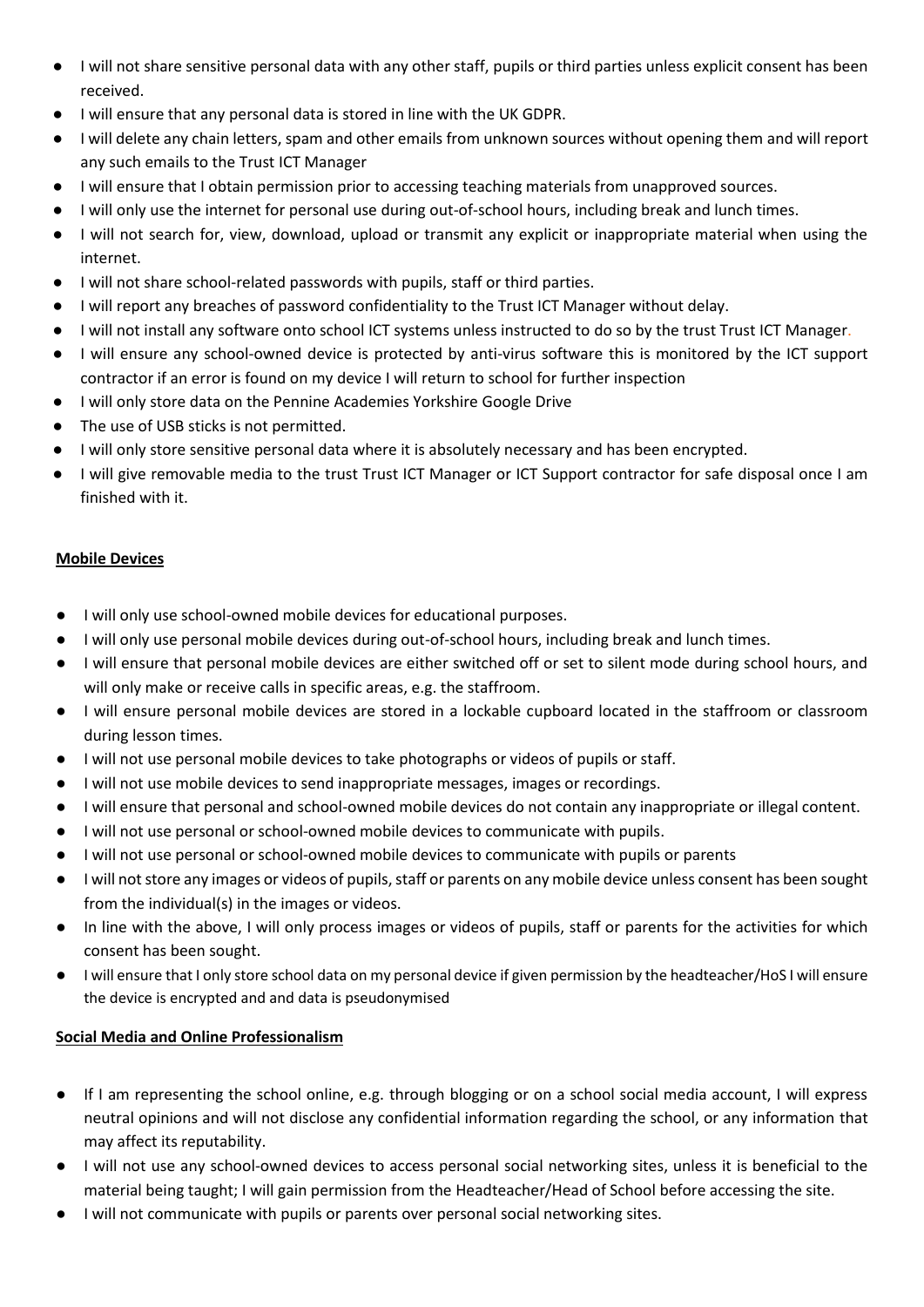- I will not accept 'friend requests' or 'follow requests' from any pupils or parents over personal social networking sites.
- I will ensure that I apply the necessary privacy settings to any social networking sites.
- I will not publish any comments or posts about the school on any social networking sites which may affect the school's reputability.
- I will not post or upload any defamatory, objectionable, copyright-infringing or private material, including images and videos of pupils, staff or parents, on any online website.
- I will not post or upload any images and videos of pupils, staff or parents on any online website without consent from the individual(s) in the images or videos.
- In line with the above, I will only post images or videos of pupils, staff or parents for the activities for which consent has been sought.
- I will not give my home address, phone number, mobile number, social networking details or email addresses to pupils or parents – any contact with parents will be done through authorised school contact channels.

#### **Virtual Communication**

- I will use the school's chosen platform (Google workspace) for Remote Learning Sessions and virtual meetings.
- Where other cloud based systems are required, I will ensure adequate security is in place including the use of passwords and logging out as the call ends.
- Where an external company wishes to use an alternative platform, I will ensure the Trust ICT Manager or ICT support contractor is aware in advance to ensure filtering is in place.
- Where children are invited to a Google Meet, I will only use their unique passcode and will ensure a second adult is present throughout.
- Whilst using Google Meet, I will ensure I am in an appropriate space and remain professional at all times.

#### **Working Remotely**

- I will adhere to the principles of the UK GDPR when working remotely
- I will ensure I obtain permission from the Headteacher/Head of School and DPO before any personal data is transferred from a school-owned device to a personal device.
- I will ensure any data transferred from a school-owned device to a personal device is encrypted or pseudonymised.
- I will ensure any sensitive personal data is not transferred to a personal device unless completely necessary and, when doing so, that it is encrypted.
- I will ensure my personal device has been assessed for security by the trust Trust ICT Manager before it is used for lone working.
- I will ensure no unauthorised persons, such as family members or friends, access any personal devices used for lone-working.
- I will not connect a school / trust owned device to a public wireless network e.g. coffee shop wireless
- I will ensure my personal wireless connection at home it secure before connecting a school device to it

#### **Online Resources Guidance**

Do

- Thoroughly check all content before using in class (watch the full video / save the google image as part of your teaching resources)
- Report any content you may come across that could be harmful to your Head

Don't

● Use search engines / websites with content with unregulated content on when in rooms with pupils